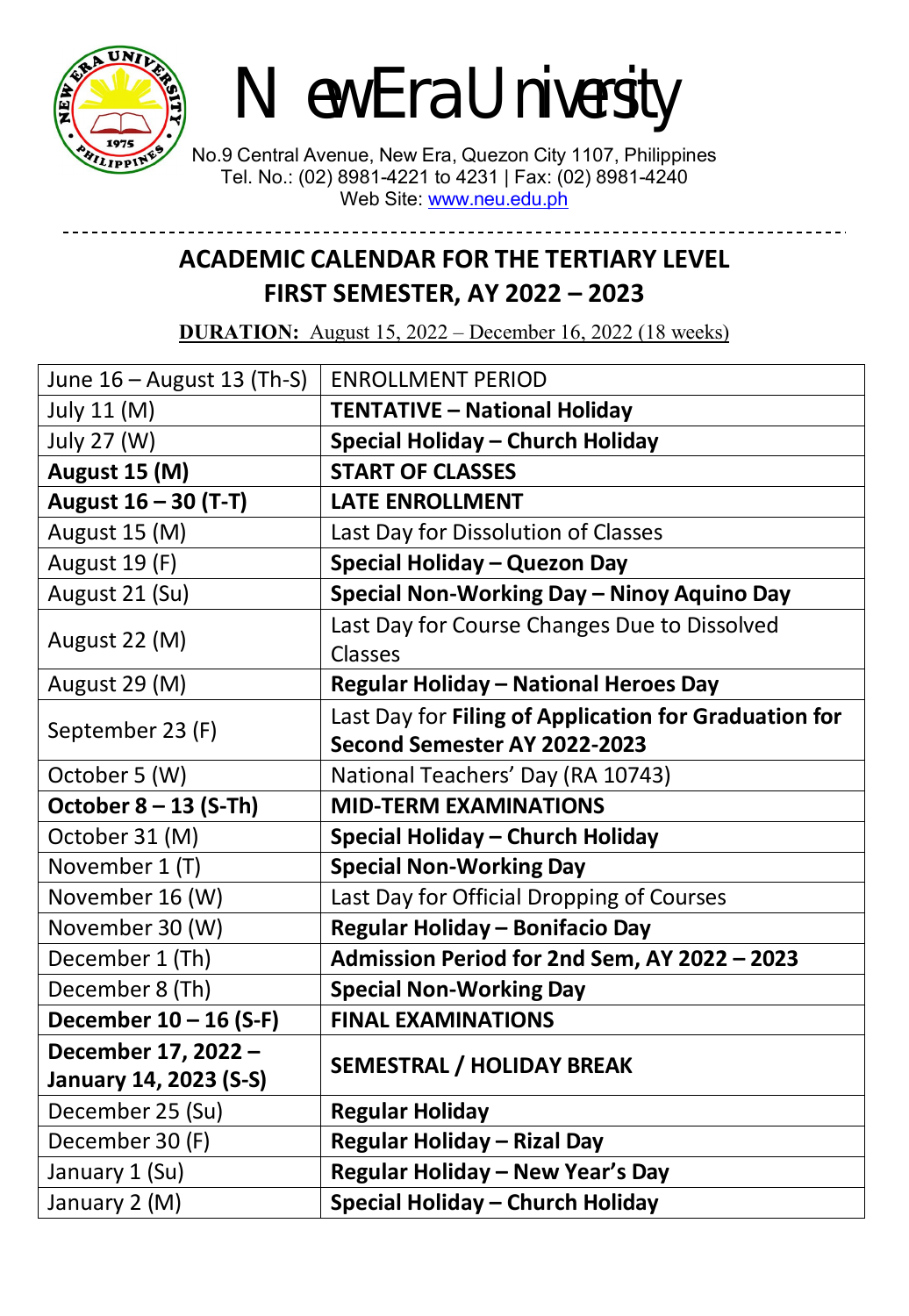| January 3 (T)  | Last Day for Encoding of the Official Report of |  |
|----------------|-------------------------------------------------|--|
|                | Grades for First Semester AY 2022-2023          |  |
| February 3 (F) | Last Day for Completion of INCOMPLETE GRADE     |  |
|                | Incurred During First Semester AY 2021-2022     |  |

| <b>SUMMARY OF RECITATION DAYS</b><br><b>First Semester, AY 2022-2023</b> |     |    |
|--------------------------------------------------------------------------|-----|----|
| <b>Weeks</b><br><b>Days</b>                                              |     |    |
| August                                                                   | 13  | 3  |
| September                                                                | 26  | 4  |
| October                                                                  | 25  | 4  |
| November                                                                 | 24  | 4  |
| December                                                                 | 13  | 3  |
| <b>TOTAL</b>                                                             | 101 | 18 |

## **SECOND SEMESTER, AY 2022 – 2023 DURATION:** January 16, 2023 – May 20, 2023 (18 weeks)

| January $3 - 14$ (T-S) | <b>ENROLLMENT PERIOD</b>                              |  |
|------------------------|-------------------------------------------------------|--|
| January 16 (M)         | <b>START OF CLASSES</b>                               |  |
| January 17 - 31 (T-T)  | <b>LATE ENROLLMENT</b>                                |  |
| January 16 (M)         | Last Day for Dissolution of Classes                   |  |
|                        | Last Day for Course Changes Due to Dissolved          |  |
| January 21 (S)         | <b>Classes</b>                                        |  |
| January 22 (Su)        | Special Non-Working Day - Chinese New Year            |  |
| February 17 (F)        | Last Day for Filing of Application for Graduation for |  |
|                        | First Semester AY 2023-2024                           |  |
| February 25 (S)        | Special Non-Working Day - EDSA People Power           |  |
|                        | <b>Revolution Anniversary</b>                         |  |
| March $11 - 16$ (S-Th) | <b>MID-TERM EXAMINATIONS</b>                          |  |
| April $6 - 7$ (Th-F)   | <b>Regular Holiday</b>                                |  |
| April 8 (S)            | <b>Special Non-Working Day</b>                        |  |
| April 9 (Su)           | Regular Holiday - Araw ng Kagitingan                  |  |
| April 19 (W)           | Last Day for Official Dropping of Courses             |  |
| April 23 (Su)          | <b>TENTATIVE - National Holiday</b>                   |  |
| April 25 – 29 (T-S)    | <b>FINAL EXAMINATIONS FOR GRADUATING STUDENTS</b>     |  |
| May $1(M)$             | Regular Holiday – Labor Day                           |  |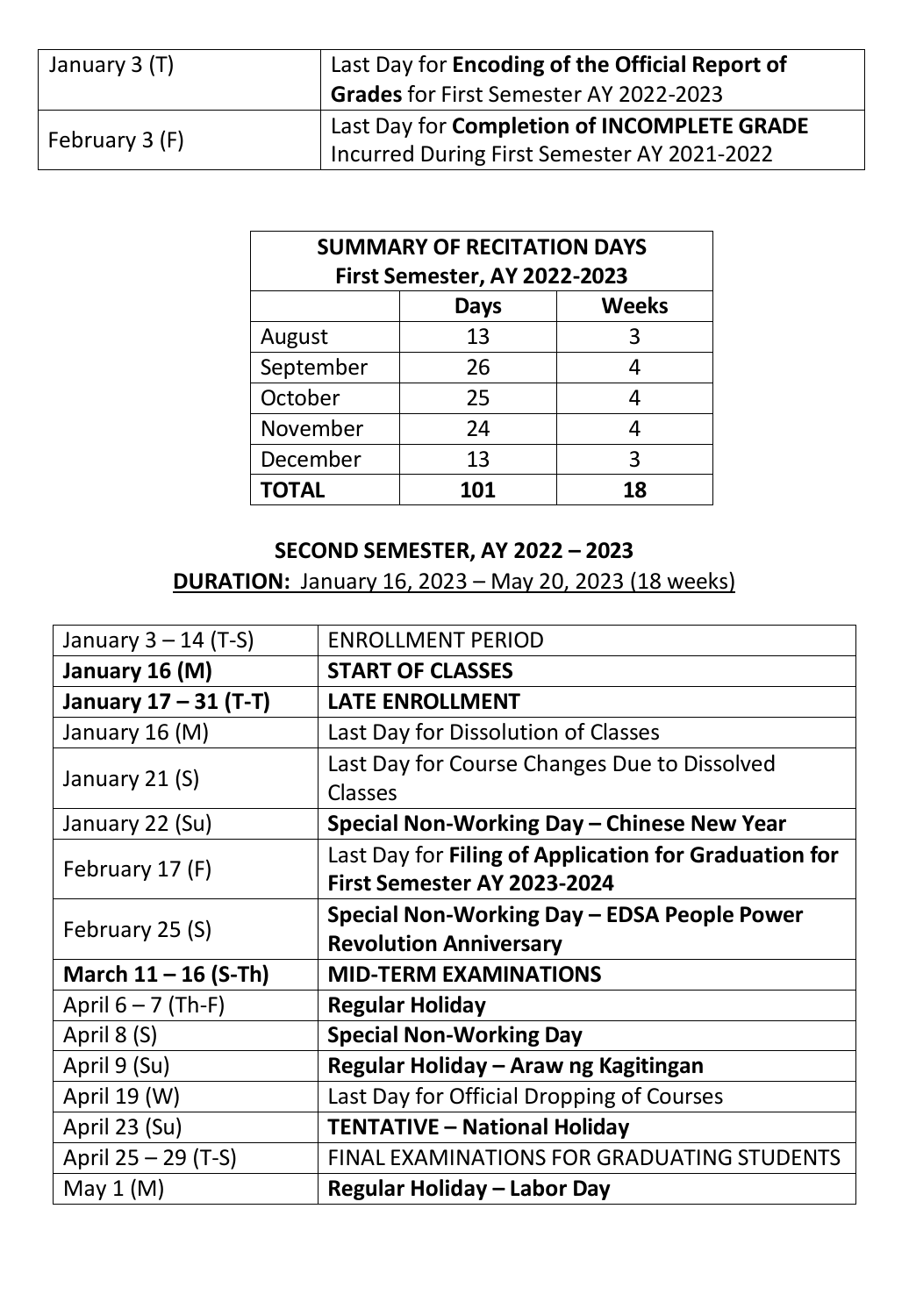| May $9(T)$          | Last Day for Encoding of the Official Report of                 |  |
|---------------------|-----------------------------------------------------------------|--|
|                     | <b>Grades of the Graduating Students Second</b>                 |  |
|                     | <b>Semester AY 2022-2023</b>                                    |  |
| May 10 (W)          | Special Holiday - Church Holiday                                |  |
| May $16 - 20$ (T-S) | <b>FINAL EXAMINATIONS FOR NON-GRADUATING</b><br><b>STUDENTS</b> |  |
| May $23 - 26$ (T-F) | <b>TENTATIVE SCHEDULES - Faculty Council</b>                    |  |
|                     | Deliberation and Approval of Candidates for                     |  |
|                     | Graduation Academic Year 2022 - 2023                            |  |
| May 30 (T)          | Last Day for Encoding of the Official Report of                 |  |
|                     | <b>Grades of Non-Graduating Students Second</b>                 |  |
|                     | <b>Semester AY 2022-2023</b>                                    |  |
| June 12 (M)         | Regular Holiday - Independence Day                              |  |
| June 30 (F)         | Last Day for Completion of INCOMPLETE GRADE                     |  |
|                     | Incurred During Second Semester AY 2021-2022                    |  |

| <b>SUMMARY OF RECITATION DAYS</b><br>Second Semester, AY 2022-2023 |     |    |
|--------------------------------------------------------------------|-----|----|
| <b>Weeks</b><br><b>Days</b>                                        |     |    |
| January                                                            | 14  | 2  |
| February                                                           | 24  | 4  |
| March                                                              | 27  | 5  |
| April                                                              | 22  | 4  |
| May                                                                | 16  | 3  |
| <b>TOTAL</b>                                                       | 103 | 18 |

## **MIDYEAR, AY 2022 – 2023**

**DURATION:** June 5, 2023 – July 15, 2023 (6 weeks)

| May $29 -$ June 3 (M-S) | <b>ENROLLMENT PERIOD</b>                     |
|-------------------------|----------------------------------------------|
| June 5 $(M)$            | <b>START OF CLASSES</b>                      |
| June $6 - 20$ (T-T)     | <b>LATE ENROLLMENT</b>                       |
|                         | Last Day for Course Changes Due to Dissolved |
| June $9(F)$             | Classes                                      |
| June 12 (M)             | Regular Holiday - Independence Day           |
| June $20 - 24$ (T-S)    | <b>MID-TERM EXAMINATIONS</b>                 |
| June 30 (F)             | <b>TENTATIVE - National Holiday</b>          |
| July $7(F)$             | Last Day for Official Dropping of Courses    |
| July $11 - 15$ (T-S)    | <b>FINAL EXAMINATIONS</b>                    |